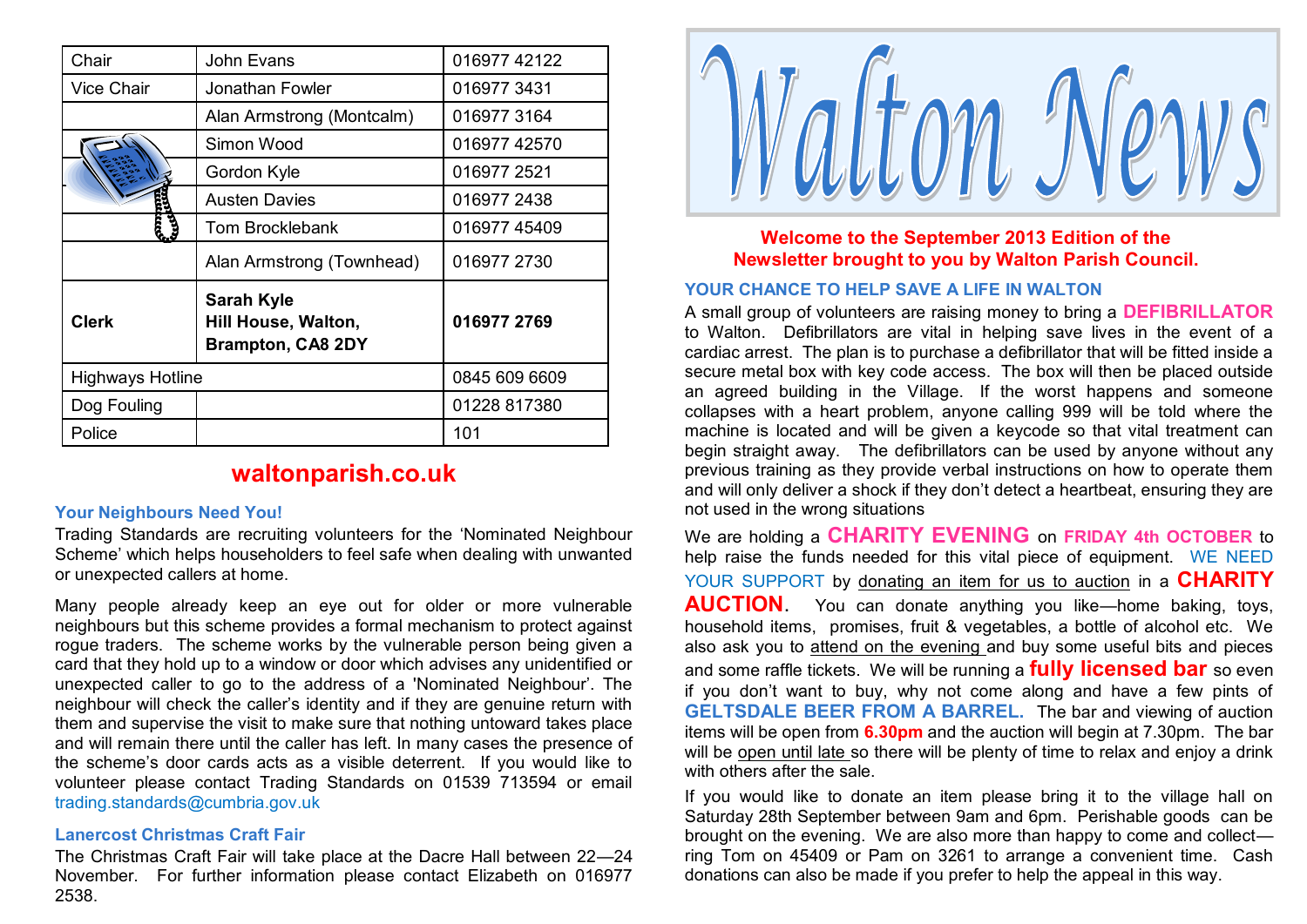#### **Tracks on Walton Village Green**

There have been several complaints from parishioners about the poor state of the tracks across Walton Village Green and also that vehicles are using some tracks as short cuts rather than using the roads. The Parish Council have adopted a policy which details their position regarding the use and maintenance of tracks across the Green. The full policy is available on the noticeboard in the Village and also on our website. A brief summary is provided below:

Under the Road Traffic Act 1988, driving over a village green without lawful authority is an offence with an exception being to park within 15yards of a road. In addition the damage to a green (from driving) is an offence under the Commons Act 1876 and the Criminal Damage Act 1971. This includes damage to tracks as they are classed as part of the Village Green. The Parish Council have an obligation to protect the green under the Open Spaces Act 1906. Rather than try to regulate the driving across the village green the Parish Council take a pragmatic view as follows:

- 1) To allow driving across the green where there is an express right of way to allow access to properties provided there is not extensive damage to the Green. That is where there is a clearly defined track. Note the tracks are clearly marked on the Land Registry maps of Walton Village Green.
- 2) To allow driving and parking on Walton Village Green within 15yards of a road provided that there is not extensive damage to the green.

*It is forbidden by law to use the tracks for purposes other than access to properties, such as to take a shortcut and it is also forbidden to make new tracks across the green.*

Walton PC consider any minor damage to the surface of the track in order to access properties as reasonable. However there is no obligation on Walton PC to actively maintain the village green (incl. any tracks). Therefore if damage were to occur, Walton PC are not obliged to repair it. Minor damage to the surface of existing tracks to allow access to properties is acceptable.

If there is damage to the tracks, such as due to weather, Walton PC are not obligated to repair any damage and as such are not liable for damage to vehicles due to the state of the tracks. However, Walton PC will allow individuals to repair any damage provided that natural materials are used, that is in keeping with the remainder of the track. In the case of Walton this expressly precludes the use of tarmac, house bricks or building rubble. Acceptable items include Hoggin (usually known as either "dug gravel" or "pitrun gravel") and Quarry Waste provided the colour is in keeping with the rest of the track. The cost and time to affect the repairs will be borne by the individuals.

#### **Lees hill fashion show**

Our catchment school, Lees Hill Primary School, is holding a **fashion show** at Roadhead Hall on Saturday 21st September at 7.30pm. This is a joint fundraiser by the PTA along with Bewcastle School. Clothes are from well known shops such as Next, Debenhams and Oasis and there is no obligation to buy. Tickets are £5 (cash or cheque only) and include a drink on arrival and are available from: Tracey Mitchinson 016977 3333 / 07775 680947 or Fiona Ritson 016977 41354 / 07774 051048.

#### **Rory Stewart Surgery**

The MP for our constituency Rory Stewart paid us a visit on Sunday 28 July. He met with over 20 parishioners whilst enjoying lunch in the Tea Room and discussed many issues including broadband, the closure of rural pubs and rural transport with which he is now providing support to us.

#### **Play Area Group Funding Event**

The Play Area Group were delighted to secure additional funds to hold a children's play event on the 5th September. A number of families attended and had a fantastic time! A planned camping event which was cancelled due to the weather will be re-arranged for a dryer time.

#### **October Children's Play Scheme**

We are very pleased to announce that we Carlisle and District

are hoping to hold a children's activity day in the Village Hall in the October halfterm. The day would be run by the Cumbrian Sports and Activity Foundation Sport and Physical Activity Alliance Foundation by fully qualified play leaders. Full details



are still being confirmed so posters will be displayed in due course and leaflets distributed to children via local primary schools. The details will also be publicised on our website and facebook pages.

The scheme is likely to run from 10am to 3pm and will be available for children aged between 5 and 12 years old. Places will be limited and must be prebooked and pre-paid. Costs are also still to be confirmed. Thanks are given to Walton Play Area Group for their support with this scheme.

**Sid Bowman** represents our Parish at Carlisle City Council. If you have a City Council related issue which you wish to raise, he can be contacted at: **01228 561185 or SydB@carlisle.gov.uk**

**John Mallinson** is your local County Councillor. If you have a County Council related issue which you wish to raise he can be contacted at: **01228 533746 or john.mallinson@cumbria.gov.uk**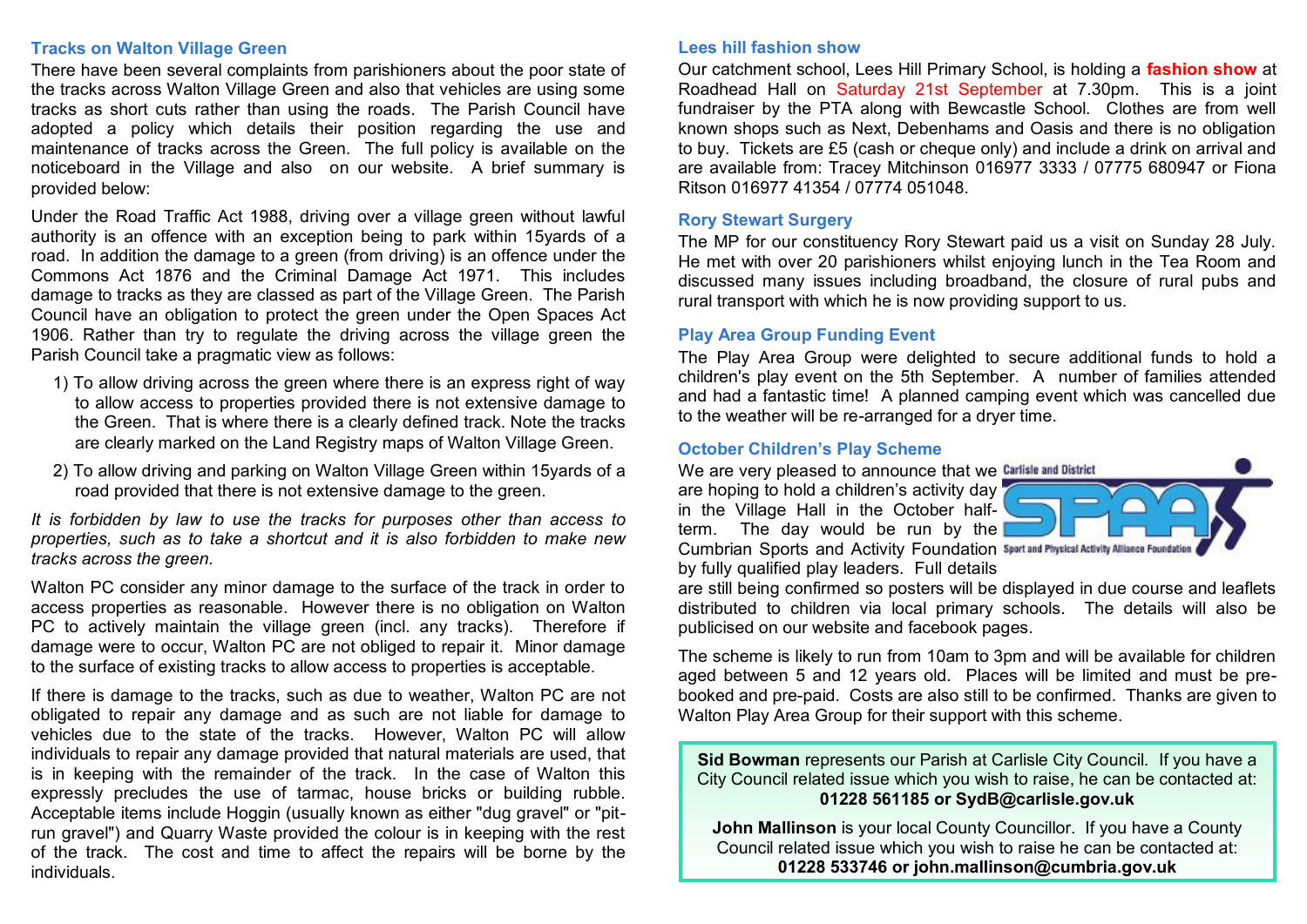#### **Village Hall Boiler**

We are delighted to announce that a new boiler and heating system has been ordered for the Village Hall. With thanks to the continued fundraising efforts of Walton Village Hall Social Committee as well as Walton Parish Council, Carlisle City Council/Carlisle Parish Councils Association, County Councillor



John Mallinson, City Councillor Syd Bowman and the County Council Community Grants Fund we were able to purchase the new system. It will be installed imminently and in plenty time for the colder weather.

#### **Land Transfer**

The Parish Council are pleased to announce the successful community asset transfer from Cumbria County Council of two pieces of land in the Village. The two areas of land (adjacent to the Church and opposite the former pub) belonged in name to Cumbria County Council however the Parish had paid to maintain them for years. We have successfully secured the transfer of them and they will belong to the Parish Council in due course. The gain does open up new possibilities for a possible "land exchange" in the future—where we could de-register an area of Village Green in exchange for registering these two new pieces. Full public consultation would be held before anything happens so we will keep you updated but please do contact the Clerk in the meantime if you would like any further information or would like to suggest possible uses for any future land swap.

#### **Broadband**

Provisional information shows that the telephone "green cabinet" in our Parish will be upgraded in order for the Parish to receive superfast broadband. However, this will not reach everyone. Circa 65% of the properties in the Parish are expected to benefit, but we do not know which are in the 65% although it is believed that superfast speeds are maintained for about 1-1.5km from the cabinet. Therefore the likely outcome is those houses within that distance will receive superfast broadband. What happens to those in the 35%? Their speeds will be much improved although not to superfast level, and BT are also looking at ways to extend the 1-1.5km distance. Other options are being explored and information sought. Timescales are yet unknown and further information can be found at www.connectingcumbria.org.uk or contact tom@waltonparish.co.uk and I will help where I can!

#### **New Councillor**

At the July Parish Council meeting Austen Davies was co-opted as our new parish councillor following the resignation of Robert Ridley. This brings the Parish Council back up to our required number of councillors.

### **Exercise Classes**

Unfortunately the exercise classes we distributed a flyer about with our last newsletter have had to be cancelled due to lack of support. We would like your feedback as to why you were unable to attend—was it the time, the type of class, cost? If you can help us to find out what went wrong we might be able to try something different in the future—please email mel@waltonparish.co.uk with any feedback you have.

#### **Giving Nature a Home**

The RSPB needs your help to give nature a home. Earlier this year a group of 25 conservation and research organisations published The State of Nature report, which painted a picture of how well our wildlife was doing. Sadly, the news was not good with six out of 10 plants and animals in the UK having declined over the past five decades. These include hedgehogs, garden butterflies, bees, sparrows and starlings.

While the UK's wildlife is not in the best of shape, the good news is we can all do our bit to help it thrive once again. As part of its Giving Nature a Home campaign, The RSPB has come up with a list of loads of different things you can do in your garden to help wildlife.

If you are feeling lazy, then why not give your mower a rest and leave an area of your lawn to grow wild. This will provide homes for lots of bugs and mini-beasts, which in turn are great food for birds. Making logs piles and growing flowering plants are also easy ways to attract insects like bees, while the more adventurous of you might want to dig a pond or build a home for swifts, house martins or bats.

To find out more about how you can give nature a home visit [www.rspb.org.uk/homes](http://www.rspb.org.uk/homes) or call 01484-868405 to request a free guide.

#### **Electric Blankets**

Cumbria Trading Standards are carrying out free electric blanket safety checks. If the blanket fails the check they will give one free replacement per household. Checks are strictly by appointment only. To find out the nearest place to take yours and make an appointment please phone 01539 713594. The service is only available between 16th September to 4th October.

## **YOUR ADVERT COULD APPEAR HERE!**

The Walton News is hand delivered to all households in Walton Parish four times a year. We get directly into the doors of a wide audience so are ideal for advertising at low cost. Contact the Clerk on 016977 2769 if for further information.